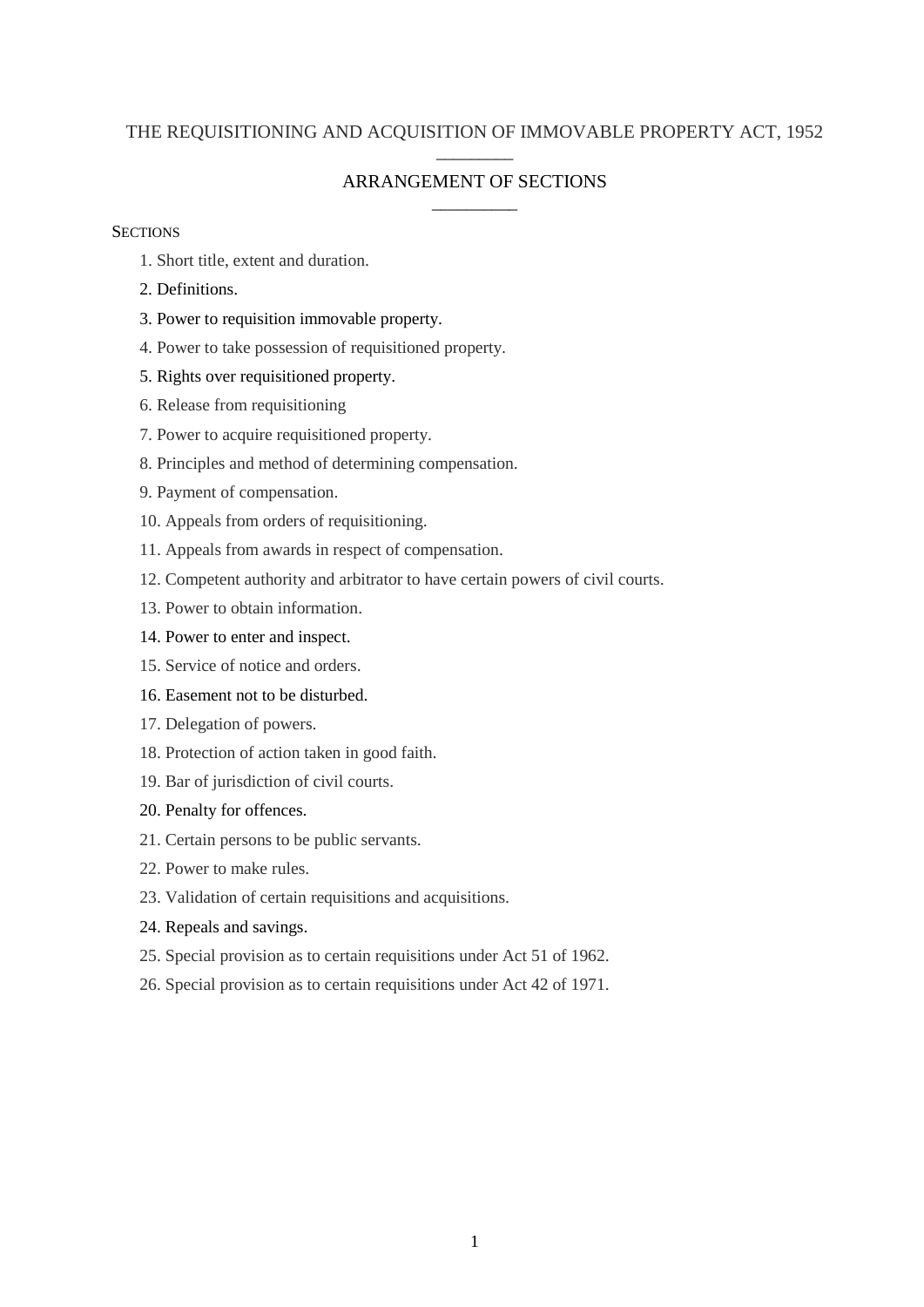# THE REQUISITIONING AND ACQUISITION OF IMMOVABLE PROPERTY ACT, 1952 ACT NO. 30 OF  $1952<sup>1</sup>$

[14*th March*, 1952.]

An Act to provide for the requisitioning and acquisition of immovable property for the purposes of the Union.

BE it enacted by Parliament as follows:**—**

 $2_{\ast}$ 

 $\overline{a}$ 

**1. Short title, extent and duration.—**(*1*) This Act may be called the Requisitioning and Acquisition of Immovable Property Act, 1952.

 $*$   $*$   $*$   $*$   $*$   $*$   $*$ 

(*2*) It extends to the whole of India except the State of Jammu and Kashmir\*.

**2. Definitions.—**In this Act, unless the context otherwise requires,—

(*a*) "award" means any award of an arbitrator made under section 8;

(*b*) "competent authority" means any person or authority authorised by the Central Government, by notification in the Official Gazette, to perform the functions of the competent authority under this Act for such area as may be specified in the notification;

(*c*) "landlord" means any person who for the time being is receiving or is entitled to receive, the rent of any premises, whether on his own account, or on account or on behalf or for the benefit, of any other person or as a trustee, guardian or receiver for any other person, or who would so receive the rent or be entitled to receive the rent if the premises were let to a tenant;

(*d*) the expression "person interested", in relation to any property, includes all persons claiming, or entitled to claim, an interest in the compensation payable on account of the requisitioning or acquisition of that property under this Act;

(*e*) "premises" means any building or part of a building and includes—

(*i*) the garden, grounds and outhouses, if any, appertaining to such building or part of a building;

(*ii*) any fittings affixed to such building or part of a building for the more beneficial enjoyment thereof;

(*f*) "prescribed" means prescribed by rules made under this Act;

(*g*) "property" means immovable property of every kind and includes any rights in or over such property;

(*h*) "tenant" means any person by whom or on whose account rent is payable for any premises and includes such sub-tenants and other persons as have derived title under the tenant under any law for the time being in force.

**3. Power to requisition immovable property.—**(*1*) Where the competent authority is of opinion that any property is needed or likely to be needed for any public purpose, being a purpose of the Union, and that the property should be requisitioned, the competent authority—

(*a*) shall call upon the owner or any other person who may be in possession of the property by notice in writing (specifying therein the purpose of the requisition) to show cause, within fifteen days of the date of the service of such notice on him, why the property should not be requisitioned; and

<sup>1.</sup> This Act has been extended to Dadra and Nagar Haveli by Reg. 6 of 1963, s. 2 and Sch. I and Goa, Daman and Diu by Notification. No. G.S.R. 388, dated the 15th March. 1967, Gazette of India, Pt. II., Sec. 3 (*i*), p. 471 to and brought into force in the State of Sikkim (w.e.f. 1-12-1976) by Notification. No. S.O. 4514, dated 27th November, 1976.

This Act has been amended in Goa, Daman and Diu by Goa, Daman and Diu Act 6 of 1977.

<sup>2.</sup> Sub-section (*3*) omitted by Act 1 of 1970, s. 2 (w.e.f. 11-3-1970).

<sup>\*.</sup> *Vide* notification No. S.O. 3912(E), dated 30th October, 2019, this Act is made applicable to the Union territory of Jammu and Kashmir and the Union territory of Ladakh.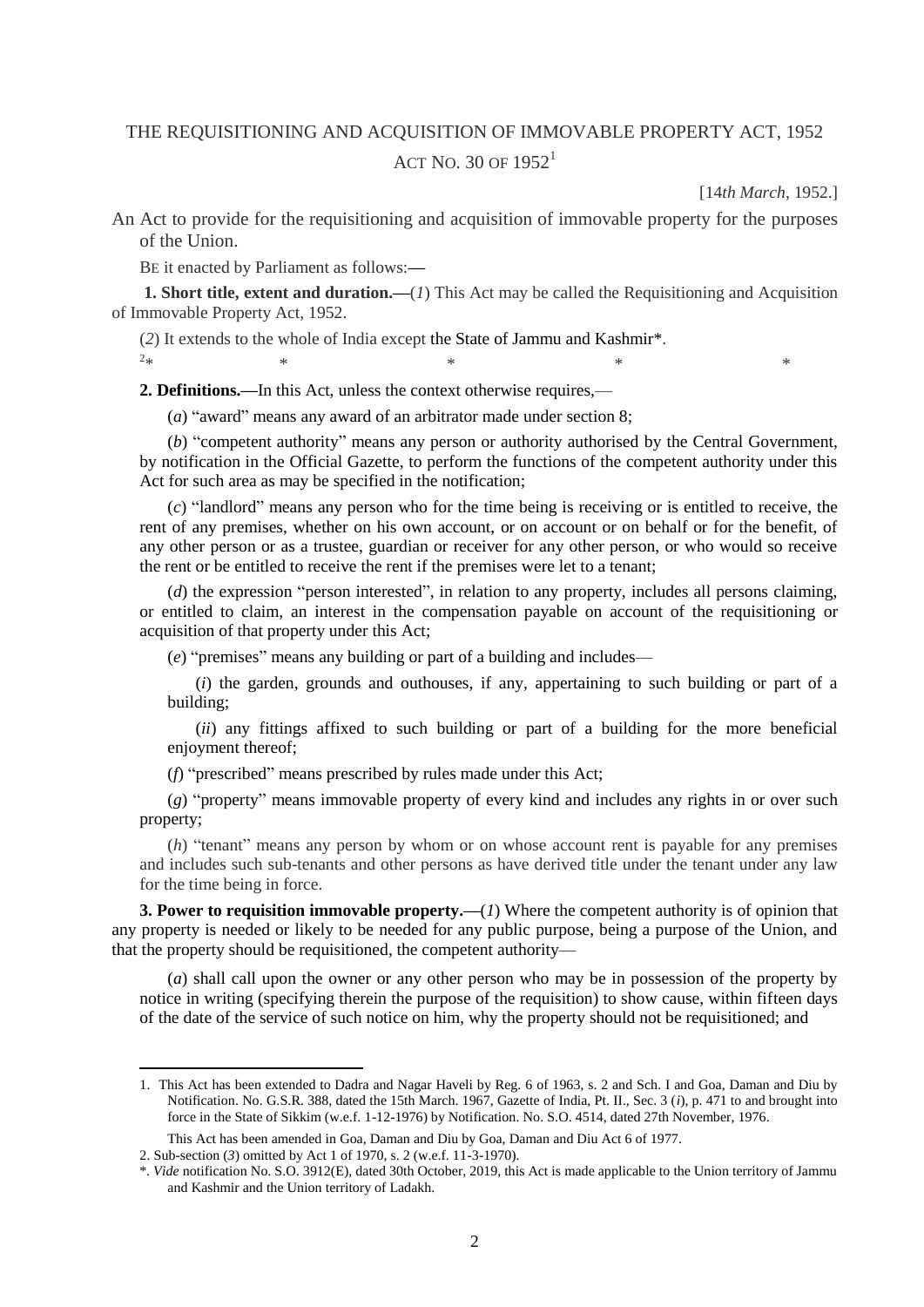(*b*) may, by order, direct that neither the owner of the property nor any other person shall, without permission of the competent authority, dispose of, or structurally alter, the property or let it out to a tenant until the expiry of such period, not exceeding two months, as may be specified in the order.

(*2*) If, after considering the cause, if any, shown by any person interested in the property or in possession thereof, the competent authority is satisfied that it is necessary or expedient so to do, it may, by order in writing, requisition the property and may make such further orders as appear to it to be necessary or expedient in connection with the requisitioning:

Provided that no property or part thereof**—**

(*a*) which is *bona fide* used by the owner thereof as the residence of himself or his family, or

(*b*) which is exclusively used either for religious worship by the public or as a school, hospital, public library or an orphanage or for the purpose of accommodation of persons connected with the management of such place of worship or such school, hospital, library or orphanage,

#### shall be requisitioned:

Provided further that where the requisitioned property consists of premises which are being used as a residence by a tenant for not less than two months immediately preceding the date of the service of notice under sub-section  $(I)$ , the competent authority shall provide such tenant with alternative accommodation which, in its opinion, is suitable.

**4. Power to take possession of requisitioned property.—**(*1*) Where any property has been requisitioned under section 3, the competent authority may, by notice in writing, order the owner as well as any other person who may be in possession of the property to surrender or deliver possession thereof to the competent authority or any person duly authorised by it in this behalf within thirty days of the service of the notice.

(*2*) If any person refuses or fails to comply with an order made under sub-section (*1*), the competent authority may take possession of the property and may, for that purpose, use such force as may be necessary.

**5. Rights over requisitioned property.—(***1***)** All property requisitioned under section 3, shall be used for such purposes as may be mentioned in the notice of requisition.

(*2*) Where any premises are requisitioned under section 3, the competent authority may order the landlord to execute such repairs as may be necessary and are usually made by landlords in that locality and as may be specified in the notice, within such reasonable time as may be mentioned therein, and if the landlord fails to execute any repairs in pursuance of such order, the competent authority may cause the repairs specified in the order to be executed at the expense of the landlord and the cost thereof may, without prejudice to any other mode of recovery, be deducted from the compensation payable to the landlord.

**6. Release from requisitioning.—**(*1*) The Central Government may at any time release from requisition any property requisitioned under this Act and shall, as far as possible, restore the property in as good a condition as it was when possession thereof was taken subject only to the changes caused by reasonable wear and tear and irresistible force:

Provided that where the purposes for which any requisitioned property was being used cease to exist, the Central Government shall, unless the property is acquired under section 7, release that property, as soon as may be, from requisition.

 $\frac{1}{1}$ [(*1A*) Notwithstanding anything contained in sub-section (*1*), the Central Government shall release from requisition,—

(*a*) any property requisitioned or deemed to be requisitioned under this Act before the commencement of the Requisitioning and Acquisition of Immovable Property (Amendment) Act, 1970 (1 of 1970), on or before the expiry of a period of  $2$ [seventeen years] from such commencement;

1

<sup>1.</sup> Ins. by Act 1 of 1970, s. 3 (w.e.f. 11-3-1970).

<sup>2.</sup> Subs. by Act 20 of 1985, s. 2, for "fifteen years" (w.e.f. 8-3-1985).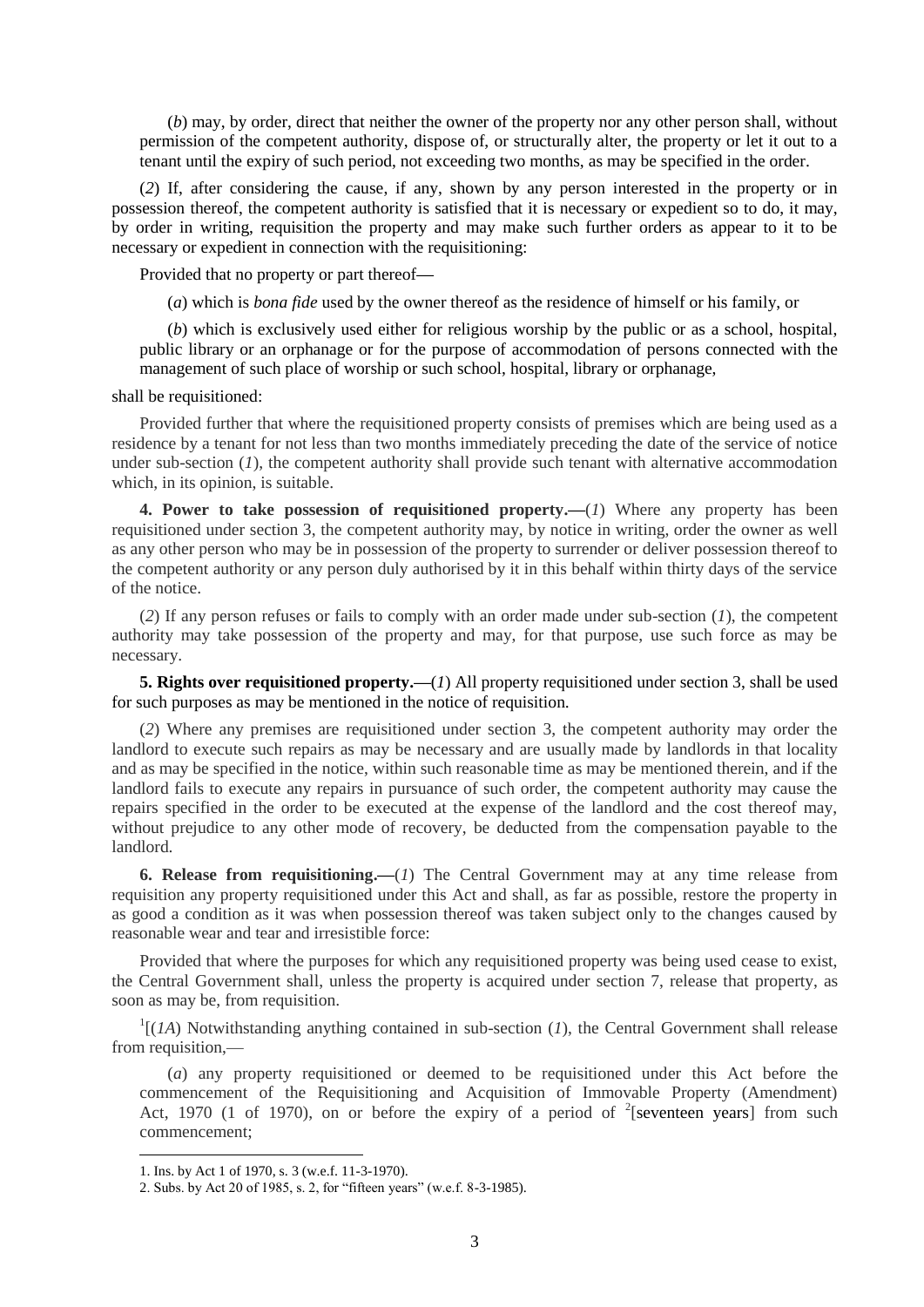(*b*) any property requisitioned under this Act after such commencement, on or before the expiry of a period of <sup>1</sup>[seventeen years] from the date on which possession of such property was surrendered or delivered to, or taken by, the competent authority under section 4,

unless such property is acquired under section 7 within the period of  $\frac{1}{s}$  [seventeen years] aforesaid.]

(2) Where any property is to be released from requisition, <sup>2</sup>[under sub-section (*1*) or sub-section (*1A*)] the competent authority may, after such inquiry, if any, as it may in any case consider necessary to make or cause to be made, specify by order in writing the person to whom possession of the property shall be given and such possession shall, as far as practicable, be given to the person from whom possession was taken at the time of the requisition or to the successors-in-interest of such person.

(*3*) The delivery of possession of the property to the person specified in an order under sub-section (*2*) shall be a full discharge of the Central Government from all liability in respect of the property, but shall not prejudice any rights in respect of the property which any other person may be entitled by due process of law to enforce against the person to whom possession of the property is given.

(*4*) Where any person to whom possession of any requisitioned property is to be given is not found and has no agent or other person empowered to accept delivery on his behalf, the competent authority shall cause a notice declaring that the property is released from requisition to be affixed on some conspicuous part of the property and shall also publish the notice in the Official Gazette.

(*5*) When a notice referred to in sub-section (*4*) is published in the Official Gazette, the property specified in such notice shall cease to be subject to requisition on and from the date of such publication and shall be deemed to have been delivered to the person entitled to possession thereof and the Central Government shall not be liable for any compensation or other claim in respect of the property for any period after the said date.

(*6*) Where any property requisitioned under this Act or any material part thereof is wholly destroyed or rendered substantially and permanently unfit for the purpose for which it was requisitioned by reason of fire, earthquake, tempest, flood or violence of any army or of a mob or other irresistible force, the requisition shall, at the option of the Central Government, be void:

Provided that the benefit of this sub-section shall not be available to the Central Government where the injury to such property is caused by any wrongful act or default of that Government.

**7.** Power to acquire requisitioned property.—(*1*) Where any property is subject to requisition, the Central Government may, if it is of opinion that it is necessary to acquire the property for a public purpose, at any time acquire such property by publishing in the Official Gazette a notice to the effect that the Central Government has decided to acquire the property in pursuance of this section:

Provided that before issuing such notice, the Central Government shall call upon the owner of, or any other person who, in the opinion of the Central Government, may be interested in, such property to show cause why the property should not be acquired; and after considering the cause, if any, shown by any person interested in the property and after giving the parties an opportunity of being heard, the Central Government may pass such orders as it deems fit.

 $3[(1A)$  Notwithstanding any judgment or order by a court or any other authority, setting aside a notice under sub-section (*1*) on the ground that the owner or any other person who may be interested in the property was not given adequate opportunity to show cause or personal hearing, the Central Government may re-issue the notice to the owner or such other person interested in the property, for the purpose of giving opportunity of being heard:

Provided that where a notice is re-issued, the owner or such other person interested in the property shall be entitled to the same annual rate of interest, prevalent at any relevant time on the domestic fixed deposit offered by the State Bank of India, as defined under clause (*g*) of section 2 of the State Bank of

<sup>1.</sup> Subs. by Act 20 of 1985, s. 2, for "fifteen years" (w.e.f. 8-3-1985).

<sup>2.</sup> Ins. by Act 1 of 1970, s. 3 (w.e.f. 11-3-1970).

<sup>3.</sup> Ins. by Act 21 of 2018, s. 2 (w.e.f. 14-3-1952).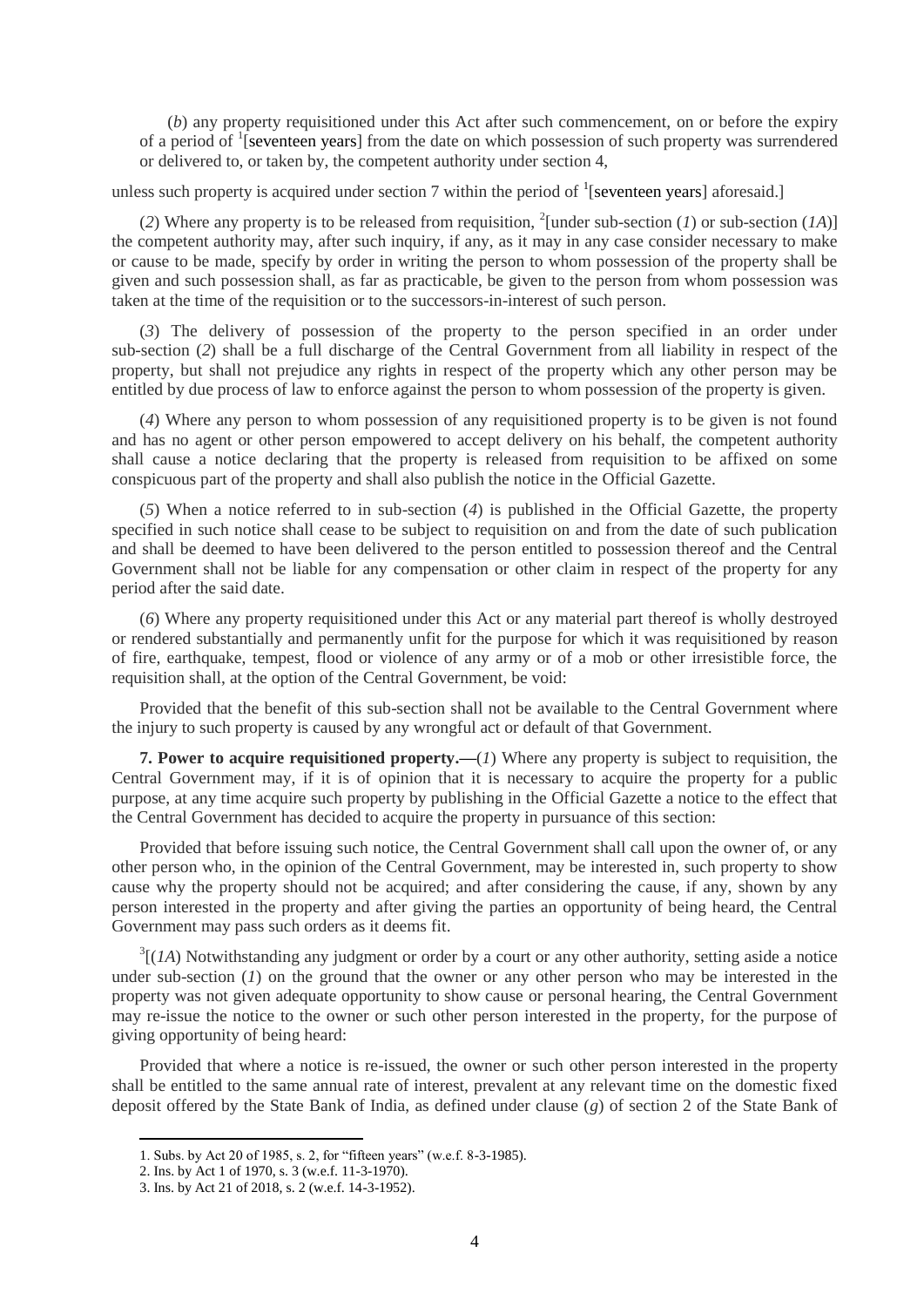India Act, 1955 (23 of 1955), on the compensation payable under this Act, from the date of publication of the first notice, till the final payment of the compensation under this Act:

Provided further that any enhanced compensation with or without interest awarded by the court or other authority, before the date of commencement of the Requisitioning and Acquisition of Immovable Property (Amendment) Act, 2018, shall be subject to the re-issuance of a notice under this sub-section and shall be applicable only to the cases of land being acquired for national security and defence purpose:

Provided also that in the cases, where the final award under this Act has been made any compensation thereof has been accepted by the owner or such other person interested in the property, before the commencement of the Requisitioning and Acquisition of the immovable Property (Amendment) Act, 2018, shall not be reopened.]

(*2*) When a notice as aforesaid is published in the Official Gazette, the requisitioned property shall, on and from the beginning of the day on which the notice is so published, vest absolutely in the Central Government free from all encumbrances and the period of requisition of such property shall end.

(*3*) No property shall be acquired under this section except in the following circumstances, namely:—

(*a*) Where any works have, during the period of requisition, been constructed on, in or over, the property wholly or partially at the expense of the Central Government and the Government decides that the value of, or the right to use, such works should be secured or preserved for the purposes of Government; or

(*b*) where the cost of restoring the property to its condition at the time of its requisition would, in the determination of the Central Government, be excessive and the owner declines to accept release from requisition of the property without payment of compensation for so restoring the property.

(*4*) Any decision or determination of the Central Government under sub-section (*3*) shall be final and shall not be called in question in any Court.

(*5*) For the purposes of clause (*a*) of sub-section (*3*) "works" includes buildings, structures and improvements of every description.

**8. Principles and method of determining compensation.—**(*1*) Where any property is requisitioned or acquired under this Act, there shall be paid compensation the amount of which shall be determined in the manner and in accordance with the principles hereinafter set out, that is to say,—

(*a*) where the amount of compensation can be fixed by agreement, it shall be paid in accordance with such agreement;

(*b*) where no such agreement can be reached, the Central Government shall appoint as arbitrator a person who is, or has been, or is qualified for appointment as, a Judge of a High Court;

(*c*) the Central Government may, in any particular case, nominate a person having expert knowledge as to the nature of the property requisitioned or acquired to assist the arbitrator and where such nomination is made, the person to be compensated may also nominate an assessor for the same purpose;

(*d*) at the commencement of the proceedings before the arbitrator, the Central Government and the person to be compensated shall state what in their respective opinion is a fair amount of compensation;

(*e*) the arbitrator shall, after hearing the dispute, make an award determining the amount of compensation which appears to him to be just and specifying the person or persons to whom such compensation shall be paid; and in making the award, he shall have regard to the circumstances of each case and the provisions of sub-sections (*2*) and (*3*), so far as they are applicable;

(*f*) where there is any dispute as to the person or persons who are entitled to the compensation, the arbitrator shall decide such dispute and if the arbitrator finds that more persons than one are entitled to compensation, he shall apportion the amount thereof amongst such persons;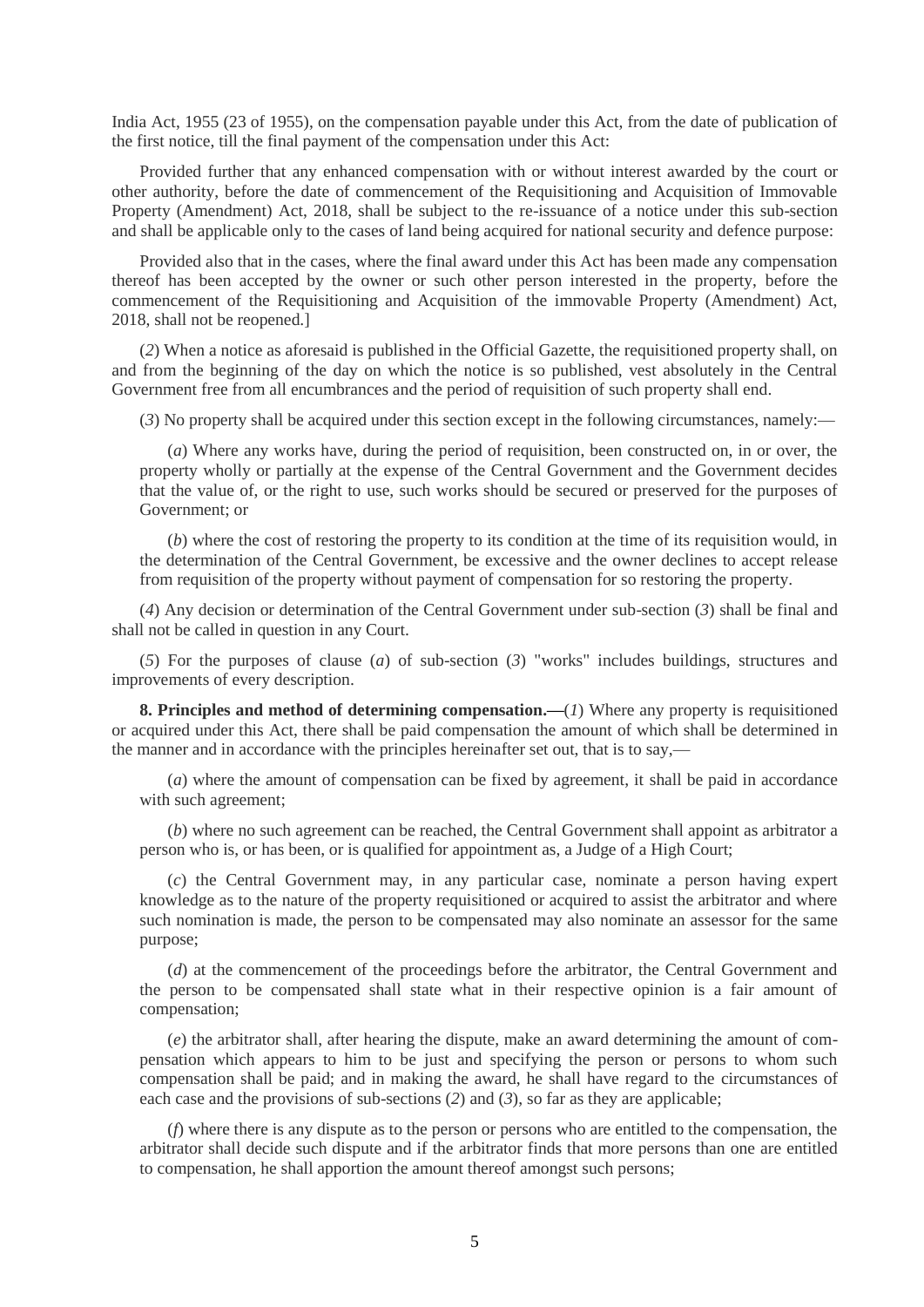(*g*) nothing in the Arbitration Act, 1940 (10 of 1940) shall apply to arbitrations under this section.

(*2*) 1 [The amount of compensation payable for the requisitioning of any property shall, subject to the provisions of sub-sections (*2A*) and (*2B*), consist of—]

(*a*) a recurring payment, in respect of the period of requisition, of a sum equal to the rent which would have been payable for the use and occupation of the property, if it had been taken on lease for that period; and

(*b*) such sum or sums, if any, as may be found necessary to compensate the person interested for all or any of the following matters, namely:—

(*i*) pecuniary loss due to requisitioning;

(*ii*) expenses on account of vacating the requisitioned premises;

(*iii*) expenses on account of reoccupying the premises upon release from requisition; and

(*iv*) damages (other than normal wear and tear) caused to the property during the period of requisition, including the expenses that may have to be incurred for restoring the property to the condition in which it was at the time of requisition.

 $2^2$ [(2A) The recurring payment, referred to in clause (*a*) of sub-section (2), in respect of any property shall, unless the property is sooner released from requisition under section 6 or acquired under section 7, be revised in accordance with the provisions of sub-section (*2B*)—

(*a*) in a case where such property has been subject to requisition under this Act for the period of five years or a longer period immediately preceding the commencement of the Requisitioning and Acquisition of Immovable Property (Amendment) Act, 1975—

(*i*) first with effect from the date of such commencement, and

 $3$ [(*ii*) secondly with effect from the expiry of five years, and thirdly with effect from the expiry of ten years, from such commencement;]]

(*b*) in a case where such property has been subject to requisition under this Act immediately before such commencement for a period shorter than five years and the maximum period within which such property shall, in accordance with the provisions of sub-section (*1A*) of section 6, be released from requisition or acquired, extends beyond five years from such commencement,—

(*i*) first with effect from the date of expiry of five years from the date on which possession of such property has been surrendered or delivered to, or taken by, the competent authority under section 4, and

 $2^{2}$ [(*ii*) secondly with effect from the date of expiry of five years, and thirdly with effect from the date of expiry of ten years, from the date on which the revision made under sub-clause (*i*) takes effect;]

 $\sqrt[4]{(c)}$  in any other case,—

(*i*) first with effect from the date of expiry of five years from the date on which possession of such property has been surrendered or delivered to, or taken by, the competent authority under section 4, and

 $<sup>5</sup>$ [(*ii*) secondly with effect from the date of expiry of five years, and thirdly with effect from</sup> the date of expiry of ten years, from the date on which the revision under sub-clause (*i*) takes effect.]]

<sup>1.</sup> Subs. by Act 2 of 1975, s. 3, for "The amount of compensation payable for the requisitioning of any property shall consisit of—" (w.e.f. 1-3-1975).

<sup>2.</sup> Ins. by Act 2 of 1975, s. 3 (w.e.f. 7-3-1975).

<sup>3.</sup> Subs. by Act 35 of 1980, s. 3, for sub-clause (*ii*) (w.e.f. 7-3-1980).

<sup>4.</sup> Subs. by s. 3, *ibid*., for clause (*c*) (w.e.f. 7-3-1980).

<sup>5.</sup> Subs. by Act 20 of 1985, s. 3, for sub-clause (*ii*) (w.e.f. 8-3-1985).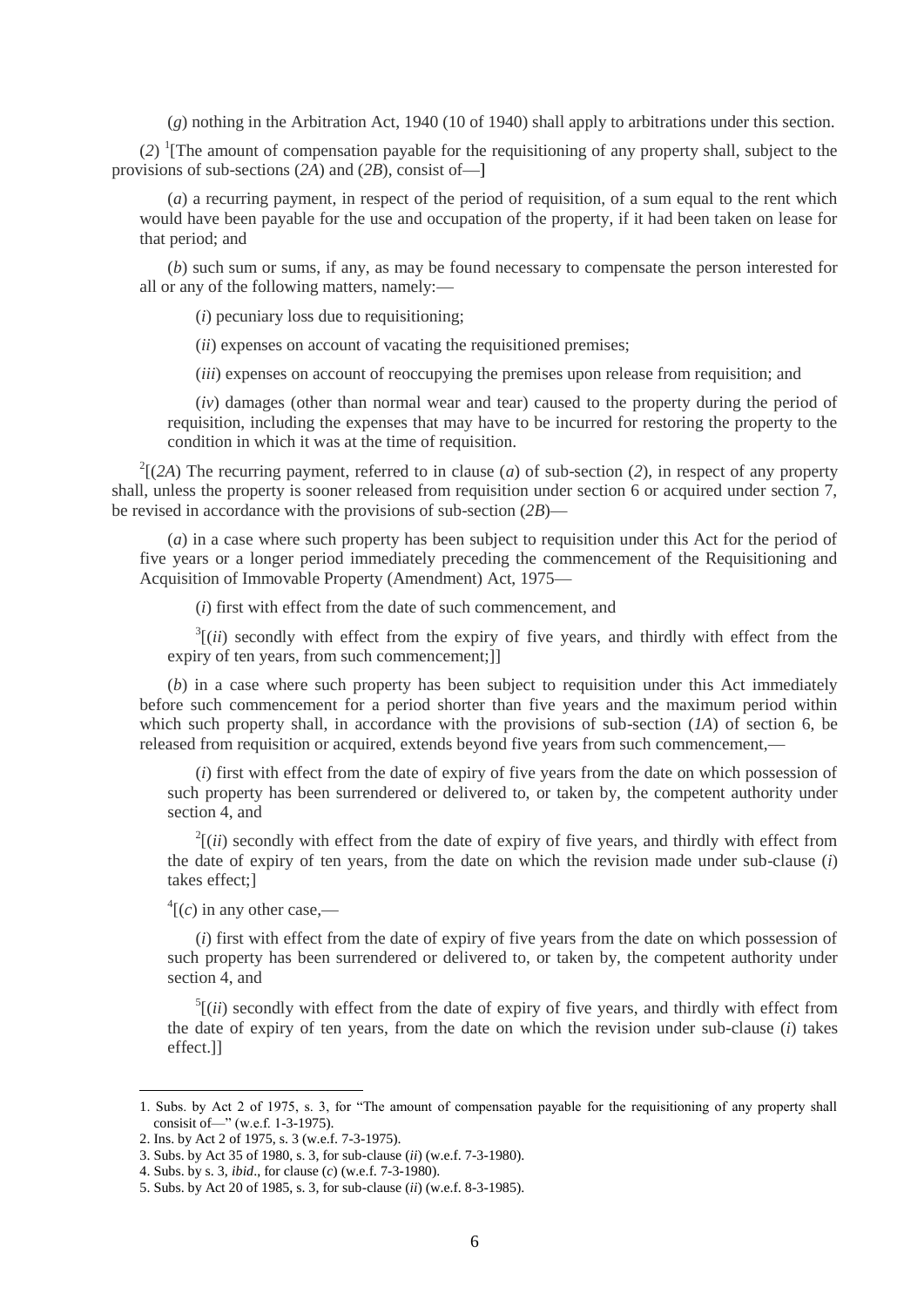(*2B*) The recurring payment in respect of any property shall be revised by re-determining such payment in the manner and in accordance with the principles set out in sub-section (*1*), read with clause (*a*) of sub-section (*2*), as if such property had been requisitioned under this Act on the date with effect from which the revision has to be made under sub-section (*2A*).]

 $\frac{1}{3}$  The compensation payable for the acquisition of any property under section 7 shall be the price which the requisitioned property would have fetched in the open market, if it had remained in the same condition as it was at the time of requisitioning and been sold on the date of acquisition.]

**9. Payment of compensation.—**The amount of compensation payable under an award shall, subject to any rules made under this Act, be paid by the competent authority to the person or persons entitled thereto in such manner and within such time as may be specified in the award.

**10. Appeals from orders of requisitioning.**—(*1*) Any person aggrieved by an order of requisition made by the competent authority under sub-section (*2*) of section 3 may, within twenty-one days from the date of service of the order, prefer an appeal to the Central Government:

Provided that the Central Government may entertain the appeal after the expiry of the said period of twenty-one days, if it is satisfied that the appellant was prevented by sufficient cause from filing the appeal in time.

(*2*) On receipt of an appeal under sub-section (*1*), the Central Government may, after calling for a report from the competent authority and giving an opportunity to the parties of being heard and after making such further inquiry, if any, as may be necessary, pass such orders as it thinks fit and the order of the Central Government shall be final.

(*3*) Where an appeal is preferred under sub-section (*1*), the Central Government may stay the enforcement of the order of the competent authority for such period and on such conditions as it thinks fit.

**11. Appeals from awards in respect of compensation.—**Any person aggrieved by an award of the arbitrator made under section 8 may, within thirty days from the dale of such award, prefer an appeal to the High Court within whose jurisdiction the requisitioned or acquired property is situate:

Provided that the High Court may entertain the appeal after the expiry of the said period of thirty days, if it is satisfied that the appellant was prevented by sufficient cause from filing the appeal in time.

**12. Competent authority and arbitrator to have certain powers of civil courts.—**The competent authority and the arbitrator appointed under section 8, while holding an inquiry or, as the case may be, arbitration proceedings under this Act, shall have all the powers of a civil court, while trying a suit, under the Code of Civil Procedure, 1908 (5 of 1908), in respect of the following matters, namely:—

(*a*) summoning and enforcing the attendance of any person and examining him on oath;

(*b*) requiring the discovery and production of any document;

(*c*) reception of evidence on affidavits;

(*d*) requisitioning any public record from any court or office;

(*e*) issuing commissions for examination of witnesses.

**13. Power to obtain information.—**The Central Government or the competent authority may, with a view to carrying out the purposes of section 3 or section 6, or section 7, or section 8, by order require any person to furnish to such officer, as may be specified in the order, such information in his possession as may be specified relating to any property which is requisitioned or acquired, or intended to be requisitioned or acquired, under this Act.

**14. Power to enter and inspect.—The competent authority or any officer, empowered in this behalf** by such authority by general or special order, may enter and inspect any property for the purposes of

<sup>1.</sup> Subs. by Act 31 of 1968, s. 2, for sub-section (*3*) (w.e.f. 9-8-1968).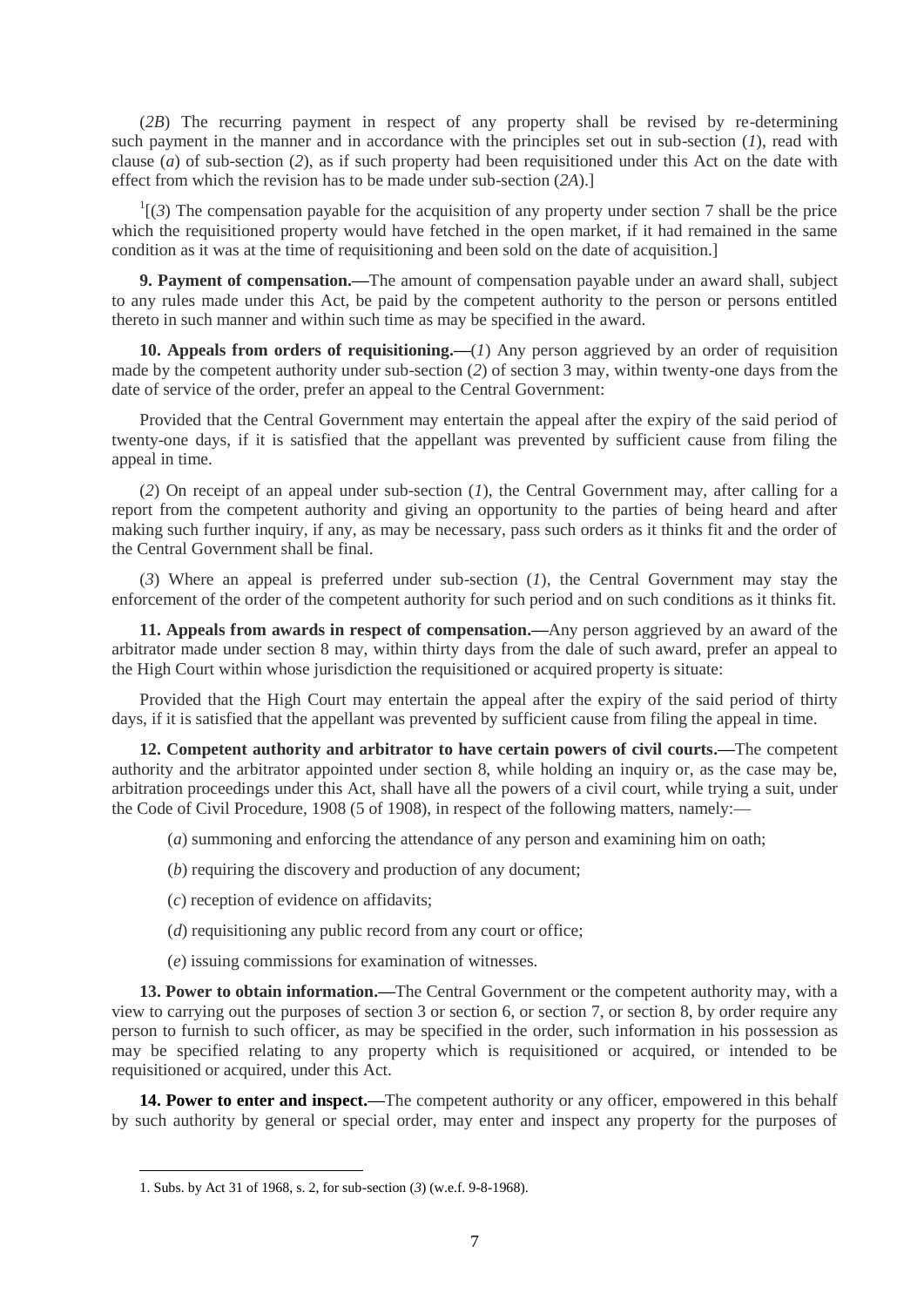determining whether, and if so, in what manner, an order under this Act should be made in relation to such property or with a view to securing compliance with an order made under this Act.

**15. Service of notice and orders.—**(*1*) Subject to the provisions of this section and any rules that may be made under this Act, every notice or order issued or made under this Act shall.—

(*a*) in the case of any notice or order of a general nature or affecting a class of persons, be published in the Official Gazette; and

(*b*) in the case of any notice or order affecting an individual, corporation or firm be served in the manner provided for the service of summons in Rule 2 of Order XXIX or Rule 3 of Order XXX, as the case may be, in the First Schedule of the Code of Civil Procedure, 1908 (5 of 1908); and

(*c*) in the case of any notice or order affecting an individual person (not being a corporation or firm), be served on such person—

(*i*) by delivering or tendering it to that person; or

(*ii*) if it cannot be so delivered or tendered, by delivering or tendering it to any officer of such person or any adult male member of the family of such person, or by affixing a copy thereof on the outer door or on some conspicuous part of the premises in which that person is known to have last resided or carried on business or personally worked for gain; or failing service by these means;

(*iii*) by post.

1

(*2*) Where the ownership of the property is in dispute or where the persons interested in the property are not readily traceable and the notice or order cannot be served without undue delay, the notice or order may be served by publishing it in the Official Gazette, and where possible, by affixing a copy thereof on any conspicuous part of the property to which it relates.

**16. Easement not to be disturbed.—No person interested in any property requisitioned or acquired** under this Act shall, without the previous written consent of the competent authority or except for the purposes of effecting repairs or complying with a municipal requirement, wilfully disturb any convenience or easement attached to such property or remove, destroy or render unserviceable anything provided for permanent use therewith or discontinue or cause to be discontinued any supply or service provided for the property.

**17. Delegation of powers.—**(*1*) The Central Government may, by notification in the Official Gazette, direct that the powers exercisable by it  $1***$  under this Act shall, in such circumstances and under such conditions, if any, as may be specified in the notification, be exercisable also by an officer subordinate to that Government or <sup>2</sup>[by the State Government or by an officer subordinate to the State Government.]

(*2*) All notifications issued under sub-section (*1*) shall be laid, as soon as may be, before Parliament.

**18. Protection of action taken in good faith.—**(*1*) No suit, prosecution or other legal proceeding shall lie against any person for anything which is in good faith done or intended to be done in pursuance of this Act or any order made thereunder.

(*2*) No suit or other legal proceeding shall lie against the Central Government or the competent authority for any damage caused or likely to be caused by anything which is in good faith done or intended to be done in pursuance of this Act or any order made thereunder.

**19. Bar of jurisdiction of civil courts.—**Save as otherwise expressly provided in this Act, no civil court shall have jurisdiction in respect of any matter which the competent authority or arbitrator is empowered by or under this Act to determine, and no injunction shall be granted by any court or other authority in respect of any action taken or to be taken in pursuance of any power conferred by or under this Act.

<sup>1.</sup> The words "by or" omitted by Act 42 of 1953, s. 4 and the Third Schedule (w.e.f. 23-12-1953).

<sup>2.</sup> Subs. by s. 4 and the Third Schedule, *ibid*., for "the State Government" (w.e.f. 23-12-1953).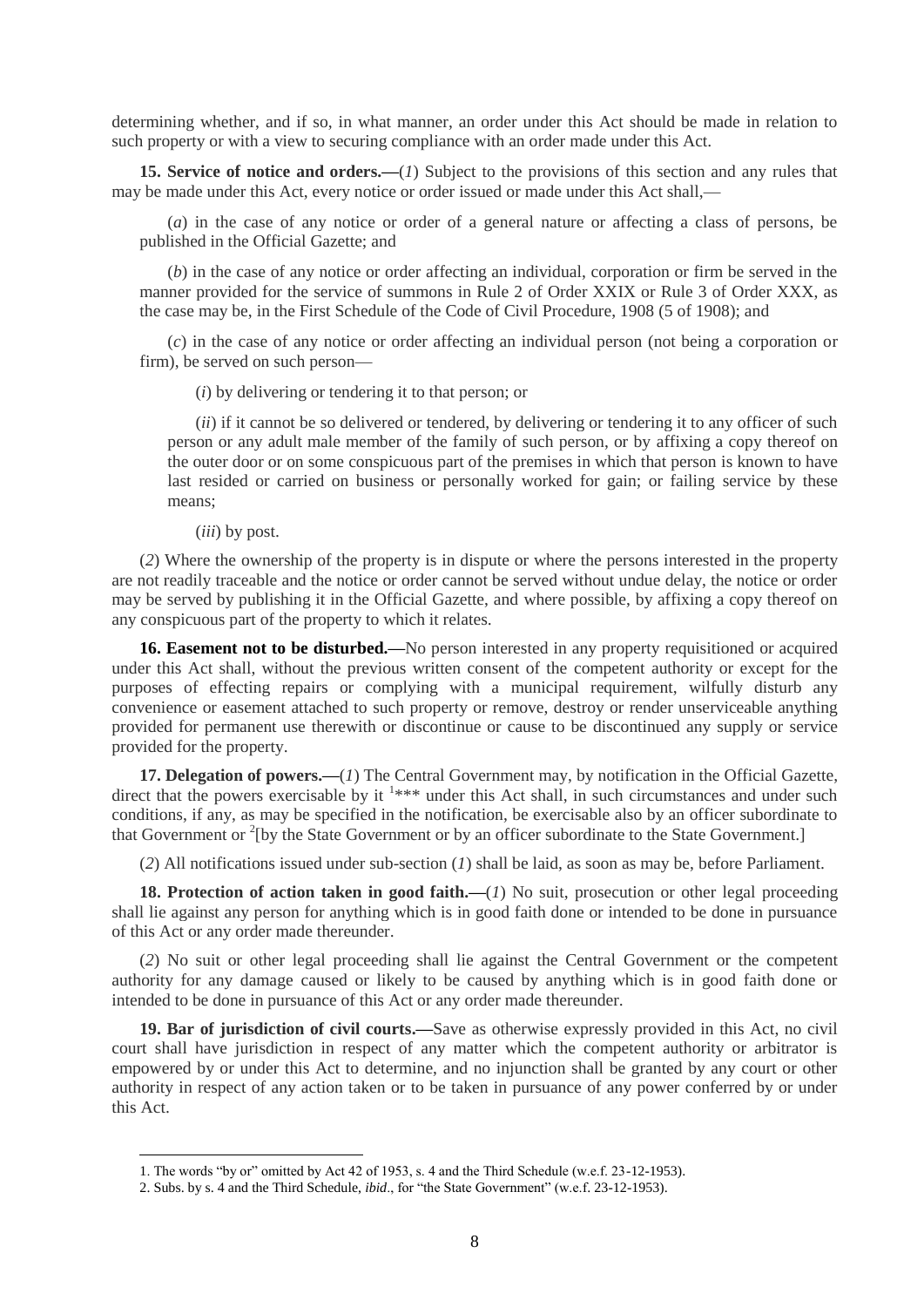**20. Penalty for offences.—**Whoever contravenes any provision of this Act, or any rule made thereunder, or any order made or direction given under this Act, or obstructs the lawful exercise of any power conferred by or under this Act, shall be punishable with fine which may extend to one thousand rupees.

**21. Certain persons to be public servants.—**The competent authority, every arbitrator and every officer empowered by the Central Government or the competent authority, while exercising any power or performing any duty under this Act, shall be deemed to be a public servant within the meaning of section 21 of the Indian Penal Code (45 of 1860).

**22. Power to make rules.—**(*1*) The Central Government may, by notification in the Official Gazette, make rules for carrying out the purposes of this Act.

(*2*) In particular, and without prejudice to the generality of the foregoing power, such rules may provide for all or any of the following matters, namely:—

(*a*) the procedure to be followed by the competent authority in making inquiries under section 3 or section 6;

(*b*) the procedure to be followed in arbitration proceedings and appeals under this Act;

(*c*) the principles to be followed in determining the amount of compensation and method of payment of such compensation;

(*d*) the principles to be followed in apportioning the cost of proceedings before the arbitrator and on appeal under this Act;

(*e*) the manner of service of notices and orders;

(*f*) any other matter which has to be, or may be, prescribed.

 $\frac{1}{3}$  Every rule made under this Act shall be laid, as soon as may be after it is made, before each House of Parliament while it is in session, for a total period of thirty days which may be comprised in one session or in two or more successive sessions, and if, before the expiry of the session immediately following the session or the successive sessions aforesaid, both Houses agree in making any modification in the rule or both Houses agree that the rule should not be made, the rule shall thereafter have effect only in such modified form or be of no effect, as the case may be; so, however, that any such modification or annulment shall be without prejudice to the validity of anything previously done under that rule.]

**23. Validation of certain requisitions and acquisitions.—**(*1*) All immovable property which purports to have been requisitioned by a State Government for any public purpose, being a purpose of the Union, under any Provincial or State Act and which, immediately before the 25th day of January, 1952, was used or occupied by the Central Government or by an officer or authority subordinate to that Government shall, as from that date, be deemed to be property duly requisitioned under section 3 of this Act, and every such requisition shall, notwithstanding any judgment, decree or order of any Court, be deemed always to have been valid as if this Act had been in force on and from the date of the requisition and the requisition had been duly made by a competent authority under this Act, and all the provisions of this Act shall apply accordingly:

Provided that all agreements and awards for the payment of compensation in respect of any such property for any period of requisition before the 25th day of January, 1952 and in force immediately before that date shall be valid and shall be deemed always to have been valid and shall continue to be in force and shall apply to the payment of compensation in respect of that property for any period of requisition after that date.

(*2*) Every acquisition of immovable property purporting to have been made before the commencement of this Act by a State Government for any public purpose, being a purpose of the Union, under any enactment for the time being in force in that State and which, immediately before such commencement, was used or occupied by the Central Government or by an officer or authority subordinate to that Government shall, notwithstanding any defect in, or invalidity of, the enactment or

<sup>1.</sup> Subs. by Act 35 of 1980, s. 4, for sub-section (*3*) (w.e.f. 5-4-1980).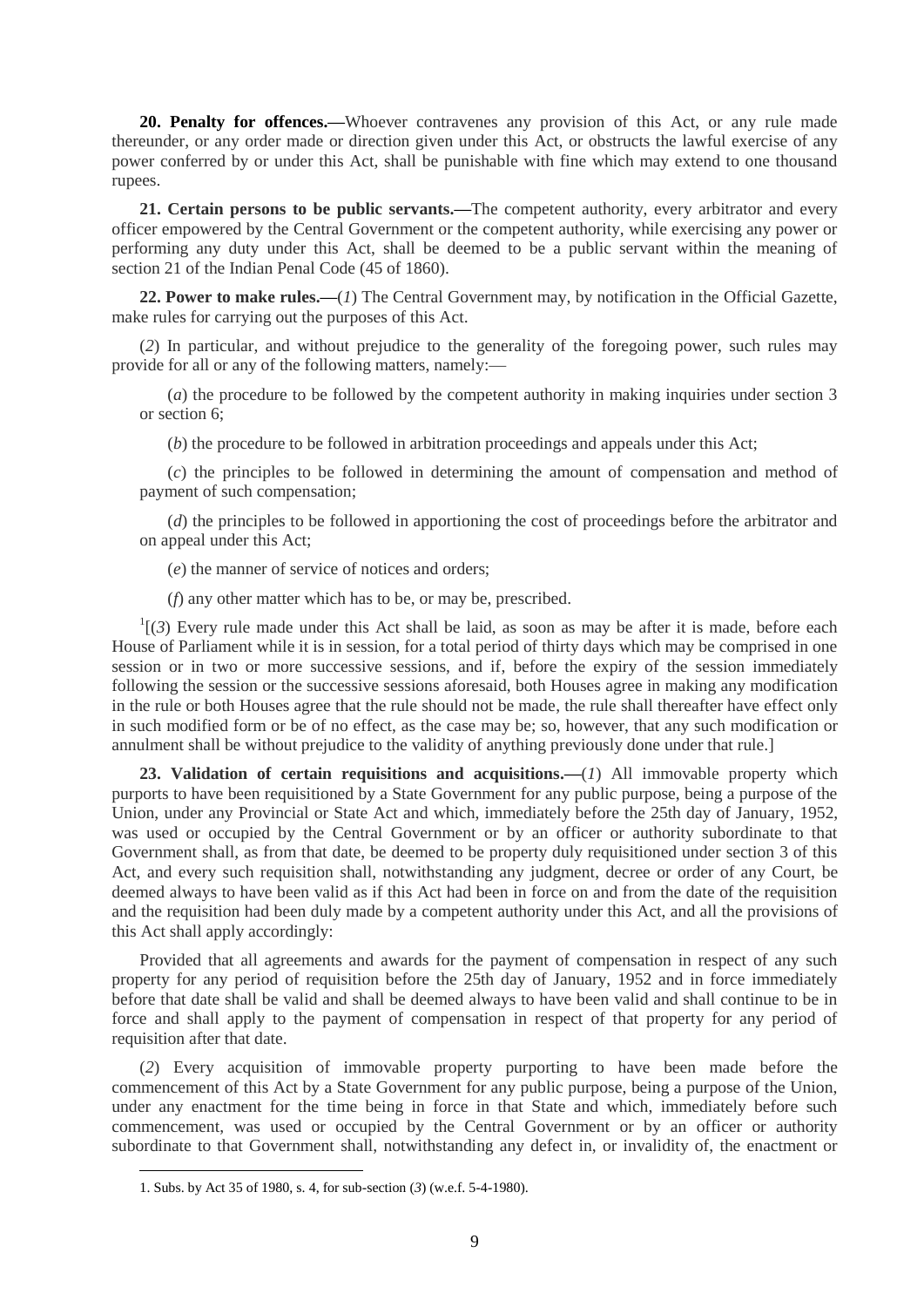order under which the acquisition was made, be deemed for all purposes to have been validly made as if the provisions of the said enactment or order had been included and enacted in this section and this section had been in force on and from the date of the acquisition.

**24. Repeals and savings.—**(*1*) The Requisitioned Land (Continuance of Powers) Act, 1947 (17 of 1947), the Delhi Premises (Requisition and Eviction) Act, 1947 (49 of 1947), and the Requisitioning and Acquisition of Immovable Property Ordinance, 1952 (3 of 1952), are hereby repealed.

(*2*) For the removal of doubts, it is hereby declared that any property which immediately before such repeal was subject to requisition under the provisions of either of the said Acts or the said Ordinance shall, on the commencement of this Act, be deemed to be property requisitioned under section 3 of this Act, and all the provisions of this Act shall apply accordingly:

Provided that—

(*a*) all agreements and awards for the payment of compensation in respect of any such property for any period of requisition before the commencement of this Act and in force immediately before such commencement, shall continue to be in force and shall apply to the payment of compensation in respect of that property for any period of requisition after such commencement;

(*b*) anything done or any action taken (including any orders, notifications or rules made or issued) in exercise of the powers conferred by or under either of the said Acts or the said Ordinance shall, in so far as it is not inconsistent with the provisions of this Act, be deemed to have been done or taken in the exercise of the powers conferred by or under this Act as if this Act was in force on the day in which such thing was done or action was taken.

1 [**25. Special provision as to certain requisitions under Act 51 of 1962.—**(*1*) Notwithstanding anything contained in this Act, any immovable property requisitioned by the Central Government or by any officer or authority to whom powers in this behalf have been delegated by that Government, under the Defence of India Act, 1962 (51 of 1962), and the rules made thereunder (including any immovable property deemed to have been requisitioned under the said Act) which has not been released from such requisition before the 10th January, 1968, shall, as from that date, be deemed to have been requisitioned by the competent authority under the provisions of this Act for the purpose for which such property was held immediately before the said date and all the provisions of this Act shall apply accordingly:

Provided that—

**.** 

(*a*) all determinations, agreements and awards for the payment of compensation in respect of any such property for any period of requisition before the said date and in force immediately before the said date, shall continue to be in force and shall apply to the payment of compensation in respect of that property for any period of requisition as from the said date;

(*b*) anything done or any action taken (including any orders, notifications or rules made or issued) by the Central Government or by any officer or authority to whom powers in this behalf have been delegated by that Government, in exercise of the powers conferred by or under Chapter VI of the Defence of India Act, 1962 (51 of 1962), shall, in so far as it is not inconsistent with the provisions of this Act, be deemed to have been done or taken in the exercise of the powers conferred by or under this Act as if this section was in force on the date on which such thing was done or action was taken.

(*2*) Save as otherwise provided in sub-section (*1*), the provisions of the Defence of India Act, 1962 (51 of 1962), and the rules made thereunder, in so far as those provisions relate to the requisitioning of any such immovable property as is referred to in sub-section (*1*), shall, as from the 10th January, 1968, cease to operate except as respects things done or omitted to be done before such cesser and section 6 of the General Clauses Act, 1897 (10 of 1897), shall apply upon such cesser of operation as if such cesser were a repeal of an enactment by a Central Act.]

<sup>1.</sup> Ins. by Act 31 of 1968, s. 3 (w.e.f. 10-1-1968).